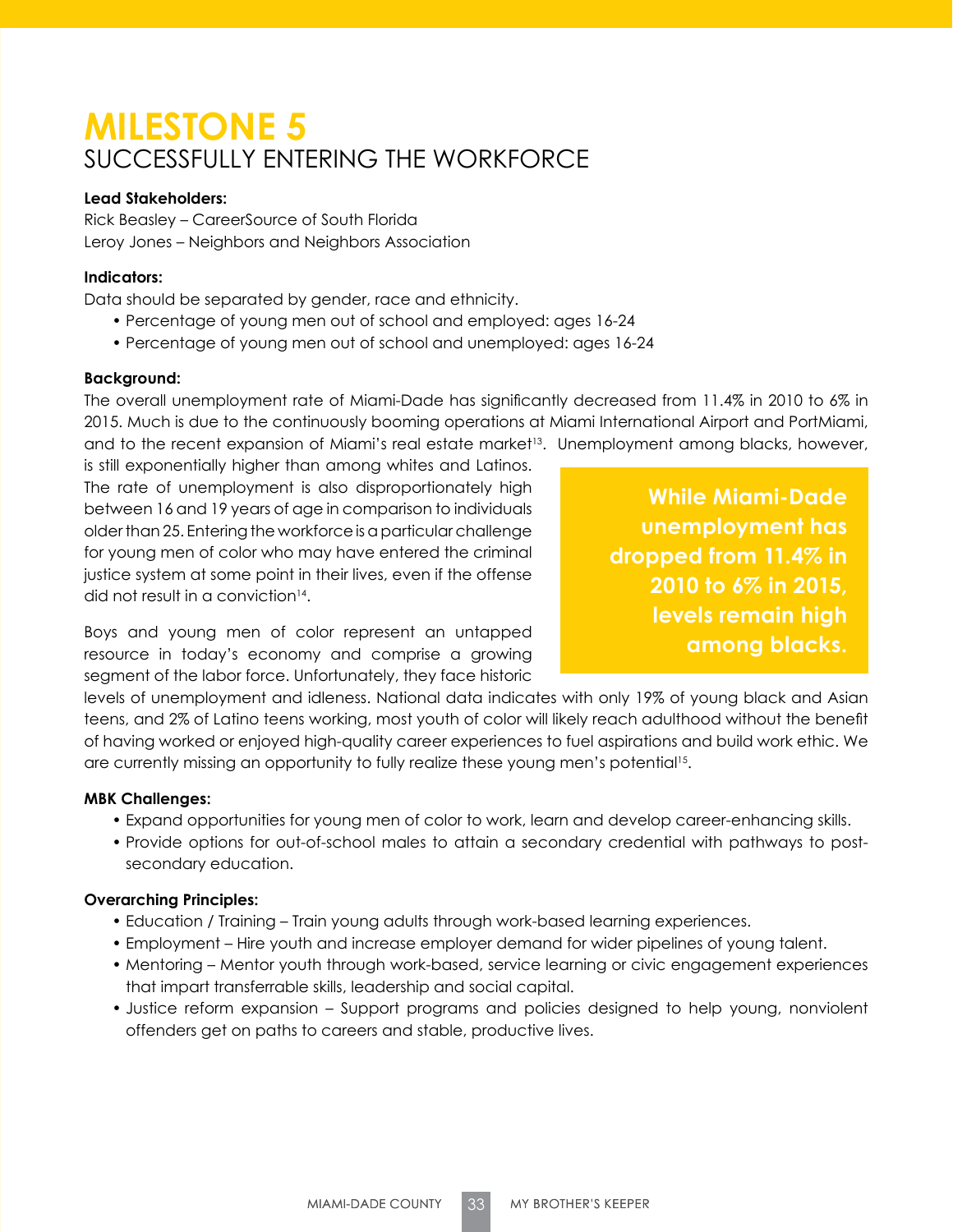#### **MBK Actions for Transformation:**

- 1) Address employment challenges caused by early criminal justice implications.
	- a. Expand community-based alternatives to juvenile detention such as evening reporting centers, home-based alternative services and community-based therapy treatment. Specifically, use this strategy to address the disproportionately high rate of young men of color engaged with the justice system.
	- b. Support local policy efforts designed to create cross-system approaches to dropout recovery and reengagement programming that emphasize the importance of a "case management" function to assist youth in navigating social, educational and employment options.
	- c. Identify and fund culture-specific mentoring initiatives that have a proven track record of serving males of color and have strong connections to local education reform and collaborative youth employment efforts.
	- d. Support bipartisan policy initiatives that seek to give Americans convicted of nonviolent crimes a second chance at the American Dream by preventing mistakes made while young from turning into future criminal behavior, and by helping young adults who commit nonviolent crimes become more self-reliant and less likely to commit future crimes.
	- e. Develop and support programs that help youth both within and released from the juvenile justice system to complete high school or a GED program and receive a post-secondary credential.
- 2) Expand target resources to communities with high youth unemployment rates to create a youth employment infrastructure that expands work-based opportunities (including, but not limited to: work experience, internships, apprenticeships, transitional jobs, community service and on-thejob training).
	- a. Create job shadowing and externship opportunities for young adults to give them valuable exposure to work options and professional networks as they map their career pathways.
	- b. Support and participate in peer-to-peer and youth-to-adult mentoring models, particularly through youth-led organizations that promote leadership, skill-attainment and community service, as a powerful way to engage young black males and demonstrate their contributions and talents to employers and society.
	- c. Align support from nonprofits, schools and colleges to launch or expand youth-focused programs, understanding that mentoring is also good for business as it helps develop talent, fosters employee loyalty and creates career pathways.
	- d. Involve entrepreneurs as an effective way to identify solutions that expand employment opportunities.
	- e. Emphasize entrepreneurship as a way to give young adults a pathway to success and skills that employers covet.
	- f. Expand access to work-based learning such as internships and modern-day apprenticeships among the Beacon Council's One Community One Goal targeted industries.